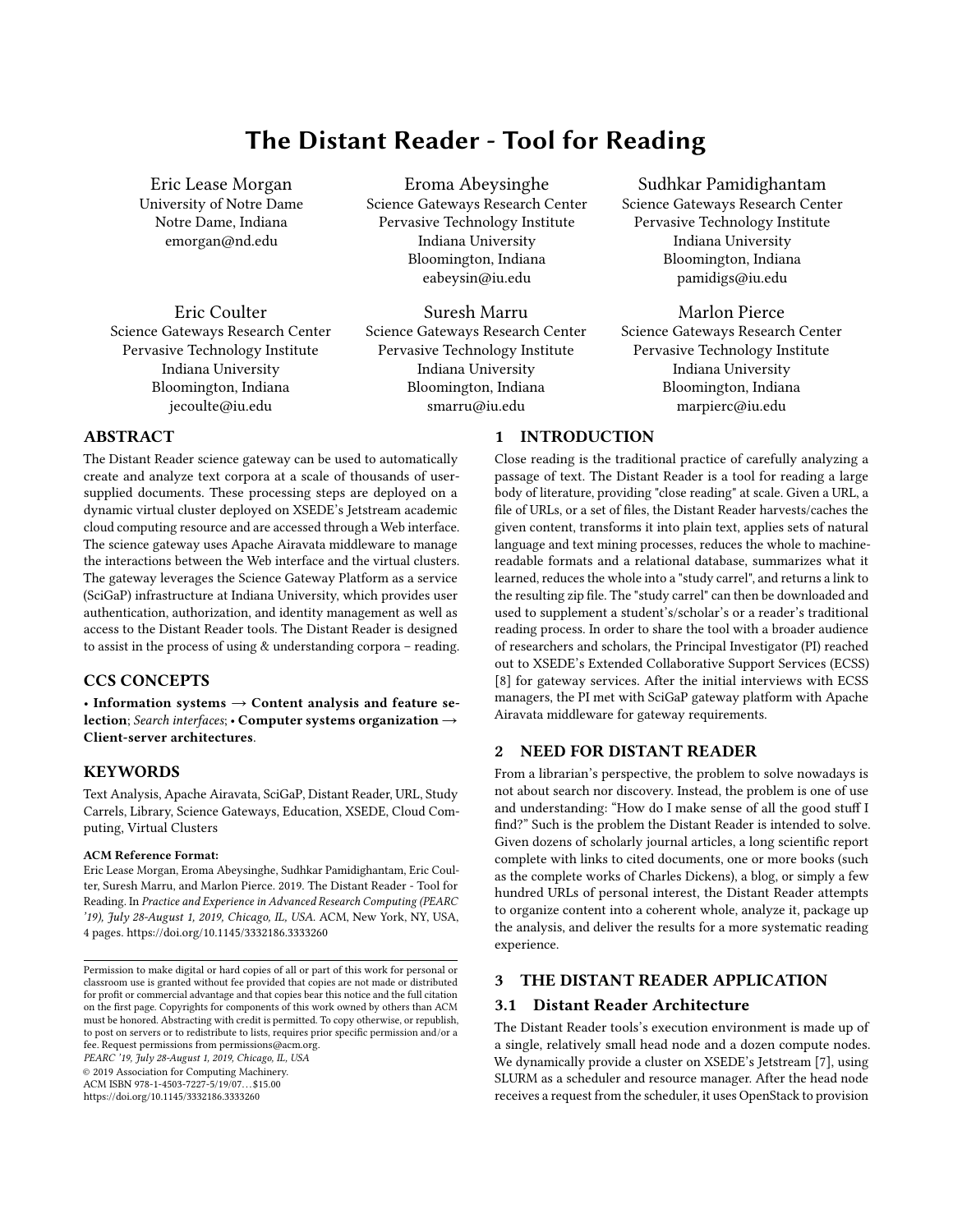one or more compute nodes for executing the request. Each compute node is comprised of 10 cores, a shared file system, and 10 GB of RAM. Everything is run on top of (Centos) Linux.

The processing can be divided into three stages: 1) corpus creation, 2) content analysis, and 3) results reduction. Corpus creation is the most complicated task. The Reader (Distant Reader Software) takes the input and locally caches the associated content in its original form. Given a single URL, the Reader will cache the content at the other end of the URL, loop through the content to find additional URLs, and cache that content as well. Given a file where each line in the file is a URL, the Reader will retrieve the associated content and cache it locally. In this case, the Reader will not crawl the content for additional URLs. Given one or more files from the student's/researcher's file system, the Reader will then use that as the cache.

In the case of the single URL, the student/researcher may point to something like the root of an open access journal article or issue. The student might point the Reader to a Wikipedia article. They might point it to a blog, an aggregation of blog postings, or a mailing list archives. The single URL is the simplest type of input, but it is also the most messy in that it will indiscriminately cache anything linked from the original document.

The file of URLs is intended to cache something like sets of individual journal articles, sets of electronic books, maybe Google search results, or multiple aggregations of blog postings. The file of URLs is very scalable since the Reader can easily accommodate hundreds (if not thousands) of URLs in a single request. Processing of such a request does require hours of processing but is much faster and more thorough than the work of any individual person. On the other hand, the creation of a file of URLs is (ironically) difficult for many people to accomplish.

Files shared from a student's/researcher's file system is the most targeted type of input, but the Reader is designed for and most useful when at least a few documents are analyzed. Individually selecting more than a few documents from one's file system can get tedious. A solution to this problem has yet to be articulated.

The second processing stage – content analysis – is embarrassingly parallel. It is during this phase of processing that each item in the cache is transformed into plain text and indexed in a number of ways. Next, a number of different computer technologies and languages are employed. Tika is used for the transformation to plain text. Bash is used to loop through files on the file system, call either Perl or Python scripts, and distribute the calls across the CPUs. Output is usually in the form of plain text (tab delimited files or SQL statements). Some scripts are implemented as servers listening on local ports for input. Other scripts take entire files as input and use various natural language modules (Spacy, Gensim, etc. ) to do analysis. Since very little of this processing relies on the output of other processing, the content analysis stage is highly parallelizable. During this stage of the process the load on CPUs on the compute nodes is all but maximized.

The final processing stage – reduction – is simplistic. In this stage all of the previously created index files and SQL statements are first distilled into the normalized tables of a relational (SQLite) database. The reduction stage also creates a semantic (word2vec) index, and applies sets of SQL queries to the database thus outputting a sort of summary of the database's content. Finally, the whole collection

(original data, transformed text files, tab delimited files, database, semantic index, and summary file) are compressed into a single zip file – a "study carrel", described below. A link to the study carrel is then provided as output to the student/researcher.

### 3.2 Study Carrel

The tangible output of the Distant Reader process is called a "study carrel". In reality, it a set of files, each being a different type of index against each harvested/cached file. There are indices for partof-speech, named-entities, readability scores, document lengths, summary statements, email addresses, URLs, internet domains, keywords, etc. All of these indices are amalgamated into a single SQLite database. The indexes (in the form of tab delimited files), the database, the originally harvested files, and the harvested files transformed into plain text are all zipped into a single compressed file.

The student/researcher is expected to download the study carrel, unzip it, and uses the files found there for further investigation. For example, the tab delimited files can be imported in something like OpenRefine, faceted, and queried to answer questions such as "What are the things under discussion in the corpus?", "What actions take place in the corpus?", or "Who and what places are mentioned in the corpus?". It is then possible to illustrate the answers with word clouds. Topic modeling can be done against the plain text versions of the corpus, and themes can be drawn out and enumerated. If the Reader classifies sets of documents with one or more keywords, themes, etc., then the topic models can pivoted to literally illustrate themes within the classifications. Short, simple grammars can then be articulated by the Reader, such as noun-verbnoun, and these grammars can be transformed into SQL queries, and finally sentences matching the queries can be pulled from the corpus.

All of the activities above are akin to "distant reading", but more traditional reading or "close reading" has just as much benefit, albeit not as scalable. To accommodate close reading, the student can query the study carrel, identify things of interest, open the plain text versions of the corpus in a concordance, and then do intelligent and targeted searching of the corpus, and if that is not enough, the cached documents in their original form can be read online or printed for even more analysis.

## 4 BUILDING A DISTANT READER GATEWAY

The gateway starts with assigning a domain and a SciGaP basic theme and is deployed in the multi-tenanted SciGaP gateway hosting system at Indiana University [\[6\]](#page-3-3). This includes integration with the basic services Apache Airavata [\[4\]](#page-3-4) provides such as student/researcher authentication and authorization technology [\[2\]](#page-3-5), data and applications APIs, experiment orchestration and application and compute resource configuration.

Once the gateway is deployed, it is configured with specific compute and storage resources (in this case the Jetstream elastic virtual cluster described previously) and a local storage device. Apache Airavata communicates with these resources via SSH keys generated specifically through the gateway Credential Store [\[3\]](#page-3-6). The compute resource specification is inherited from the SciGaP compute resource profiles.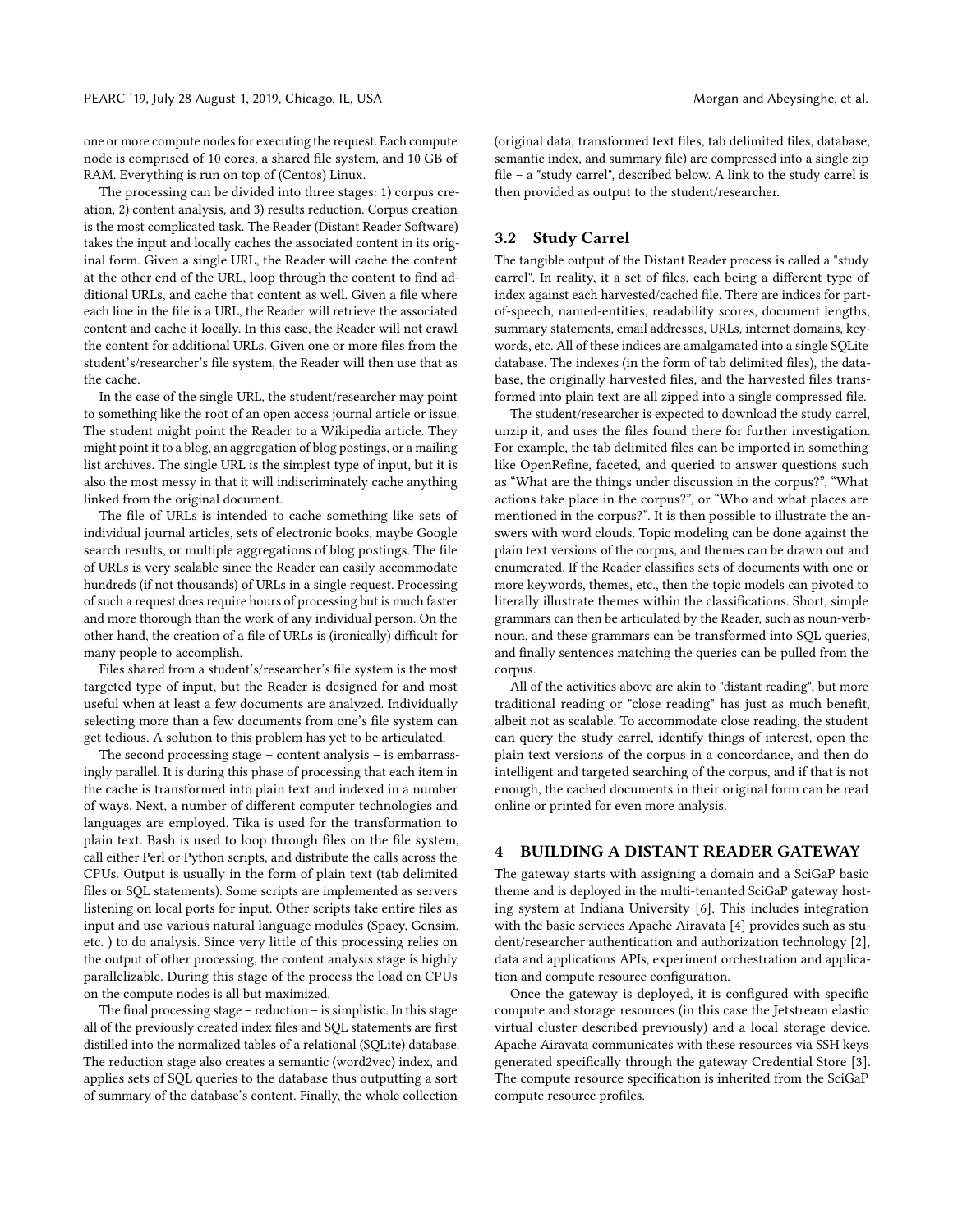Gateway specific applications are registered using a three component system that consists of a 'module' that identifies the application, a 'deployment' that defines the access to the application on the compute resource and an 'interface' that provides user facing interaction enabler to define input parameters and other data that drives the experiment and its execution. The gateway provides experiment launching and monitoring panels (pages) and provides links for outputs generated at the end of the successful execution or error information in the case of execution failures. The gateway provides administration API interfaces through which the management and configurations can be achieved.

As with all SciGaP-hosted gateways, Distant Reader uses the Apache Airavata's identity management system, which is based on the open source Keycloak software. Students/Researchers can authenticate to the gateway with their existing institute logins through CILogon [\[1\]](#page-3-7). Once the students/researchers create their accounts, the gateway PI can grant access to use the Distant Reader tool.

Gateway users (Students/Researchers) can create "experiments" in the gateway in order to launch Distant Reader executions on Jetstream and view and download results from the gateway interface. Apart from downloading data, they can also share their data with other gateway users through Apache Airavata sharing services [\[5\]](#page-3-8). Figure [1](#page-2-0) displays the basic layout of Distant Reader gateway.

## 5 OUTREACH

Focus group interviews were held at the University of Notre Dame regarding the process of "distant reading", and it was through these interviews that the Distant Reader was conceived. In May of 2019 the PI will attend SGCI's Science Gateway Bootcamp, and during that week long event ideas and plans regarding outreach activities will be articulated and outlined. Other outreach activities will include hands-on workshops facilitated in libraries, mailing list announcements, and hopefully the integration of the Distant Reader into teaching/learning activities across the Notre Dame campus.

#### 6 FUTURE WORK

There are a number of ways the Distant Reader could be improved. For example, the Reader's input could be expanded to include single, zip files of archived documents. Such would make it easier for a student/researcher to have a greater amount of their content analyzed. Since a student's/researcher's scholarly interests are rather focused, the study carrels created by each student/researcher are probably similar in subject matter. And since each study carrel is similarly laid out, it would be possible and meaningful to combine multiple study carrels into single, larger study carrels. Similarly, study carrels could be made public or shared between different student/researcher. More importantly, interfaces ought to be created making the process of using study carrels more efficient. Pre-staging data from the URLs would be another options to reduce the overall time to results and additional analysis visualization would also be useful.

### 7 CONCLUSIONS

The Distant Reader science gateway functions. It successfully creates large corpora, analyzes the corpora, and saves the results in

<span id="page-2-0"></span>

Figure 1: The Distant Reader Gateway with Apache Airavata

both human-readable and computer-readable formats, and it does all of this work at scale. In order to make the Distant Reader truly successful, a number of things needs to be developed. First of all, scripts need to be written which interact with the Distant Reader's output, thus making the output more accessible. Second, Web interfaces against study carrels need to be implemented to make things even more accessible. Third, the user base needs to be increased. We sincerely believe the Distant Reader can be used to increase the use & understanding of large corpora. These improvements will take the Distant Reader gateway from its current basic state to one that can be effectively used by a larger community.

#### ACKNOWLEDGMENTS

This work used the Extreme Science and Engineering Discovery Environment (XSEDE), which is supported by National Science Foundation grant number ACI-1548562. Development of the Apache Airavata used to develop the science gateway is supported by NSF award #1339774.